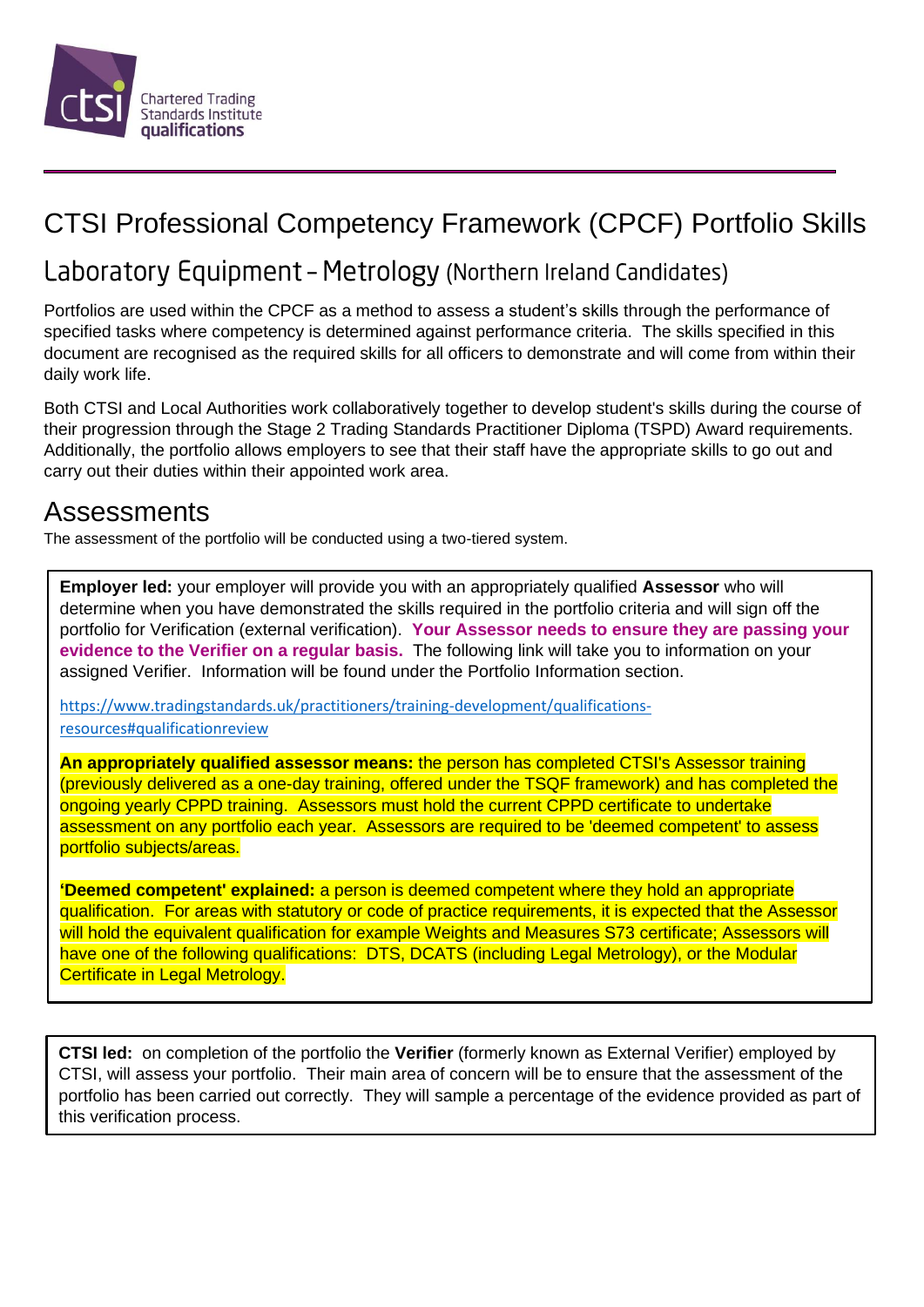## What happens after verification?

Once the Verifier is satisfied that the portfolio has been completed correctly, they will provide CTSI's Education Team with a sign off report. The outcome will be taken to the next available ratification meeting.

CTSI will write to you (via email) with the final ratified outcome. When you have completed all aspects of the award, you will be written to separately (via email) with confirmation of your award. You will be given a period of time to contact the team should you want your name to be shown on your certificate in a particular way. After a set period of time that will be indicated in your Award letter, the team will then provide you with your certificate.

### Education Department Contact information

Telephone: 01268 582242 Email: qualifications@tsi.org.uk.

# CTSI Professional Competency Framework (CPCF) **Structure**

#### Stage 1: Trading Standards Practitioner Certificate (TSPC)

Is aligned to level four of the National Qualifications Framework (NQF) and consists of three units (units 1-3).

| Unit 1 | <b>Regulatory Environment</b>  | $2 - hour$   | $2,000 - word$              |
|--------|--------------------------------|--------------|-----------------------------|
|        | & Enforcement                  | written exam | <b>Reflective Statement</b> |
| Unit 2 | <b>Business &amp; Consumer</b> | $2 - hour$   | $2.000 - word$              |
|        | <b>Legal Frameworks</b>        | written exam | Case Study                  |
| Unit 3 | <b>Trading Standards Law</b>   | $2 - hour$   | 2,000 - word                |
|        | Part 1                         | written exam | Report                      |

#### Stage 2: Trading Standards Practitioner Diploma (TSPD)

Is aligned to level five of the NQF and consists of three units (units 4-6). Completion of generic portfolio required along with subject portfolio's unless you have the core skills portfolio.

| Unit 4<br><b>Trading Standards Law</b><br>Part 2 | Legal Metrology<br>(Mandatory) | 2-hour<br>written exam   | Practical and oral exam<br>Reflective statement<br>Professional interview<br>Portfolio |  |
|--------------------------------------------------|--------------------------------|--------------------------|----------------------------------------------------------------------------------------|--|
|                                                  | plus one subject from:         |                          |                                                                                        |  |
|                                                  | <b>Food Standards</b>          | 1.5-hour<br>written exam | Oral exam<br>Portfolio                                                                 |  |
|                                                  | Feed                           | 1.5-hour<br>written exam | Oral exam<br>Portfolio                                                                 |  |
|                                                  | <b>Product Safety</b>          | 1.5-hour<br>written exam | Portfolio                                                                              |  |
| Unit 5                                           | Investigations                 |                          | Portfolio<br>Professional interview                                                    |  |
| <b>Unit 6</b>                                    | <b>Regulating Markets</b>      |                          | Portfolio<br>Professional interview                                                    |  |

#### Stage 3: Trading Standards Advanced Practitioner (degree level) (TSAP)

This stage will require candidates to complete and 8,000 word project. The project will be of benefit to either your local authority, your region or the profession as a whole.

On completion of this stage you will be awarded the Trading Standards Advanced Practitioner (degree level). This award does not automatically give you CTSP status. You will be required to go through the application process as found on CTSI's website.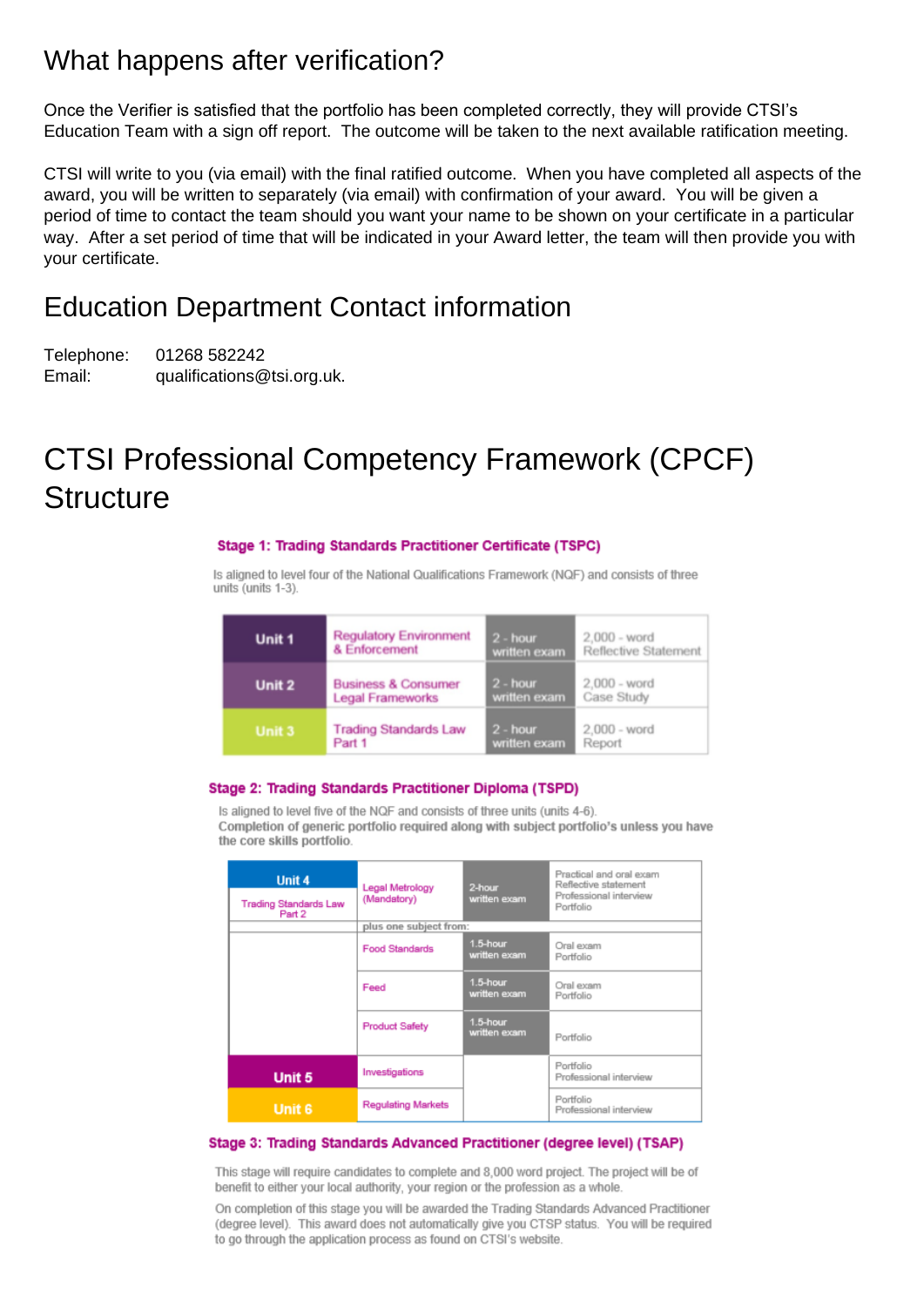

The Laboratory Equipment – Metrology unit sets out the knowledge and skills that have been identified for Northern Ireland candidates undertaking the CPCF.

This portfolio is a tool which allows you, as a candidate, to demonstrate the skills associated with this unit. It will allow you to provide evidence of those skills which can be assessed by another competent professional in the workplace, against an objective framework of performance criteria.

All work carried out must be of a sufficient standard and must provide evidence which is capable of being assessed and verified against the skills outcomes and performance criteria listed.

You may also require some specific knowledge to complete the portfolio, as certain skills are impossible to demonstrate without a detailed knowledge relating to the matters or procedure in question.

### **This portfolio MUST be completed and submitted for Verification prior to sitting the written examination.**

The portfolio is divided into skills outcomes by type, and then the associated performance criteria which must be met. Each task listed must be performed and reported on by the candidate.

This portfolio is aligned to level 5 of the National Qualifications Framework (level 7 of SCQF) and therefore it assumes that basic skills have already been developed by the employer. It is a professional skills portfolio set at the level expected of a competent practitioner working within the trading standards profession.

The Laboratory Equipment - Metrology unit has been specifically written as an alternative subject for Northern Ireland candidates to complete instead of the optional subjects of, food, feed or product safety from Stage 2 of the CPCF. On completion of the following:

- Unit 4: Weights and Measures.
- Unit 4: Laboratory Equipment Metrology
- Unit 5: Investigations
- Unit 6: Regulating Markets

candidates from Northern Ireland will be awarded the Trading Standards Practitioner Diploma (TSPD).

On completion of this stage, you will be eligible to move on to Stage 3: Trading Standards Advanced Practitioner (TSAP).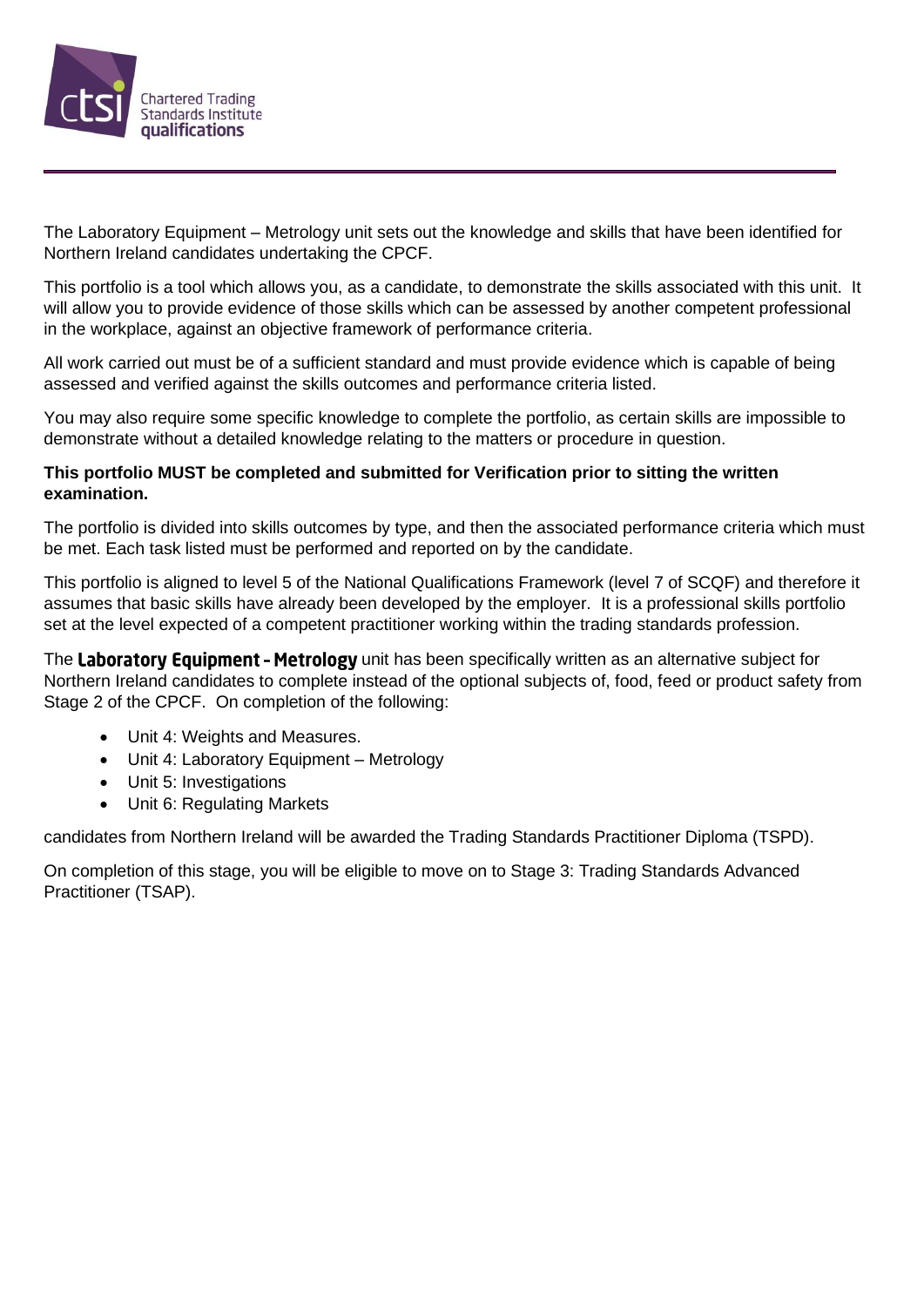### Laboratory Equipment – Metrology portfolio

Please ensure you have read the General information, Structure of CPCF and Key information sections at the start of this document first before commencing with this portfolio.

This portfolio is designed to allow you as a candidate to demonstrate specific skills related to a calibration laboratory technician and manager. This portfolio should be completed alongside any examination requirements for this subject.

Generally, you will be expected to demonstrate the skill being assessed to the satisfaction of your Assessor and Verifier, but it is possible that some skills may be difficult to demonstrate doing a normal range of duties. If this is the case then, where appropriate, your skills may be assessed using verbal or written questions.

The Laboratory Equipment – Metrology skills are divided up as follows:

- 1. Identification of the quality assurance in metrology laboratories including national, EU and International frameworks for its provision (including appropriate legislation where applicable).
- 2. Uncertainty of measurement principles relating to mass, length, volume, flow and density.
- 3. Care, maintenance, calibration and history of calibration equipment.
- 4. Principles of quality assurance.
- 5. Following and applying good laboratory practice.
- 6. Maintaining a safe working environment.
- 7. Avoiding contamination or cross contamination of equipment or artefacts.
- 8. Researching applicable procedures and standards.
- 9. Accuracy in performing tasks.
- 10. Planning and execution of tasks.

In completing the portfolio, the following is the minimum for which you will need to provide evidence of. The evidence provided should be, as far as possible, part of the day-to-day work of the Service or Organisation. You should carry out as many activities as deemed necessary by your Service or Organisation and Assessor to ensure that you can demonstrate the required performance competency. It is recognised however that some criteria may be difficult to fulfil. In this case and where it is appropriate to do so, performance criteria may be assessed using verbal or written questions.

### **Task A: Common for mass, length, weighing instruments and volume**

This task is strategic and is common to mass, length, weighing instruments and volume and therefore any of these standards may be used in demonstrating the required competency. To complete the task the candidate must:

- 1. Conduct an environmental audit of existing laboratories to include Health and Safety, suitability to OIML G13.
- 2. Report on the suitability of calibration interval on highest standards maintained, evaluation of historical data and forecasting.
- 3. Conduct an audit of previously completed calibration to include traceability, environmental, training records in a vertical audit of relevant procedures.

Performance criteria:

- 1. Has the candidate demonstrated that they were able to adequately and correctly plan, execute and report the findings of an environmental audit taking into account all relevant quality factors including health and safety practices?
- 2. Has the candidate demonstrated that they were able to determine and use the appropriate analytical tools to determine the suitability of the calibration interval of the standard examined with reference to historical data and forecasting tools?
- 3. Has the candidate demonstrated that they were able to adequately and correctly plan, execute and report on an audit of a previously calibrated standard with specific reference to environment, training records and all other relevant procedures?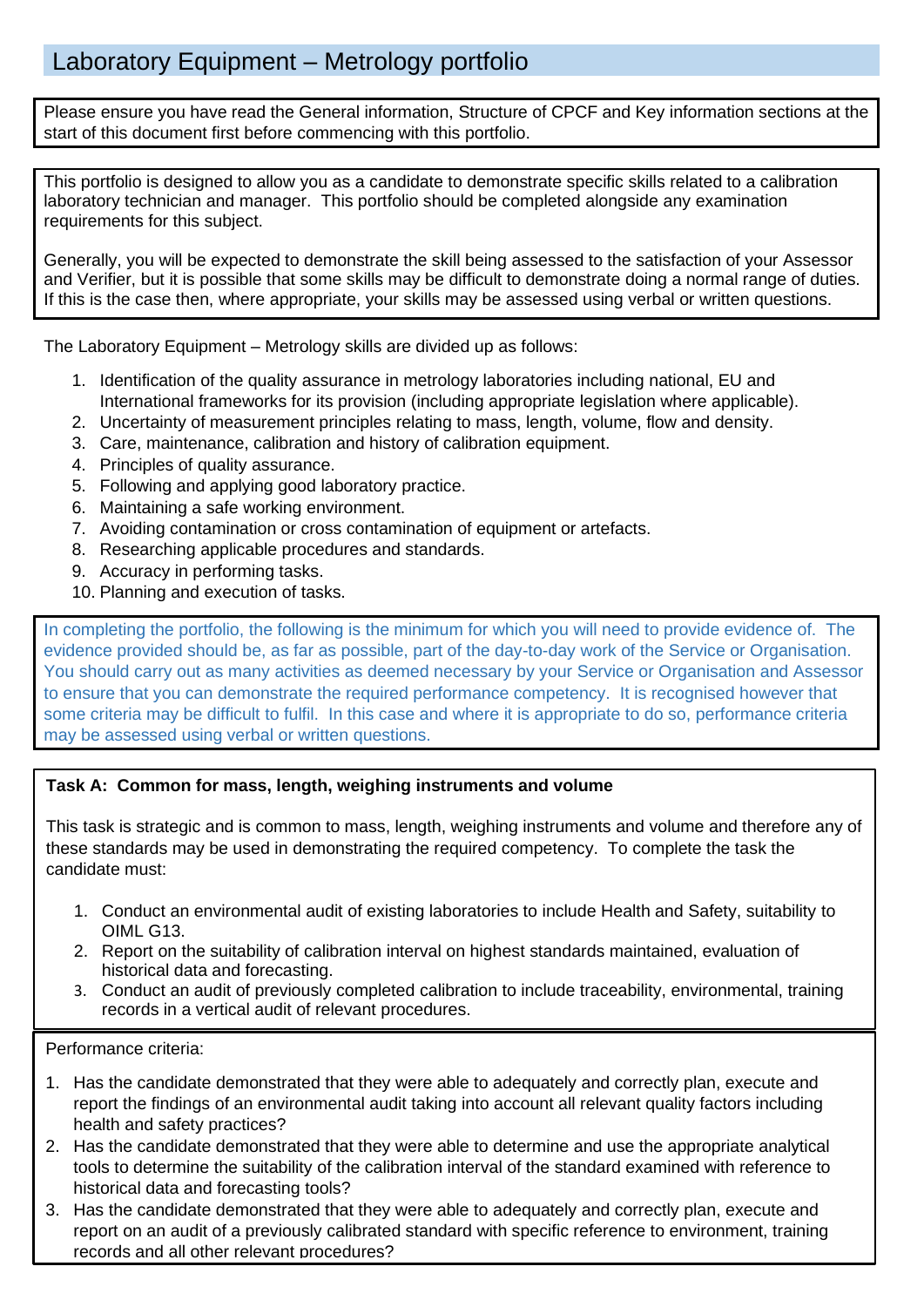### **Task B: Mass**

This task focusses on standards for mass and addresses the skills which are specific to ensuring that assessment and calibration is carried out in accordance with laboratory and other relevant protocols. To complete this task the candidate must:

- 1. Perform Comparator evaluations (micro mass) Linearity, repeatability in the range 25 kg to 1mg.
- 2. Prepare uncertainty budgets to support comparator suitability at M1, F2, F1 and E2 in the range 1 mg to 25 kg.
- 3. Prepare uncertainty budgets to support comparator suitability when conducting group weighing, for example imperial weights at F2 uncertainty.
- 4. Conduct an intra laboratory comparisons with at least 5 different masses at different accuracy classes.
- 5. Involve participation in inter laboratory comparison.

Performance criteria:

- 1. Has the candidate demonstrated that they were able to plan, conduct and report on each evaluation, comparison or preparation of uncertainty budgets?
- 2. Has the candidate demonstrated that they were able to follow all applicable procedures and laboratory working practices correctly when carrying out the listed tasks?
- 3. Has the candidate demonstrated that they were able to reach justifiable conclusions and recommendations when carrying out inter-laboratory comparisons on five different masses?

### **Task C: Volume**

This task focusses on standards of volume and addresses the skills which are specific to calibration of this with volumetric or gravimetric methodologies and carried out in accordance with laboratory and other relevant protocols. To complete the task the candidate must:

- 1. Complete a Balance assessment.
- 2. Prepare uncertainty budgets to support balance suitability in the range 20 litres to 0.01 millilitres (micropipettes) when conducting gravimetric determinations.
- 3. Prepare uncertainty budgets to support volumetric calibrations using proving tanks.
- 4. Conduct an intra laboratory comparison with at least 5 different volumes.
- 5. Involve participation in inter laboratory comparison.

### Performance criteria:

- 1. Has the candidate demonstrated that they were able to plan, conduct and report on each evaluation/assessment, comparison or preparation of uncertainty budgets?
- 2. Has the candidate demonstrated that they were able to follow all applicable procedures and laboratory working practices correctly when carrying out the listed tasks?
- 3. Has the candidate demonstrated that they were able to reach justifiable conclusions and recommendations when carrying out inter-laboratory comparisons on five different volumes?